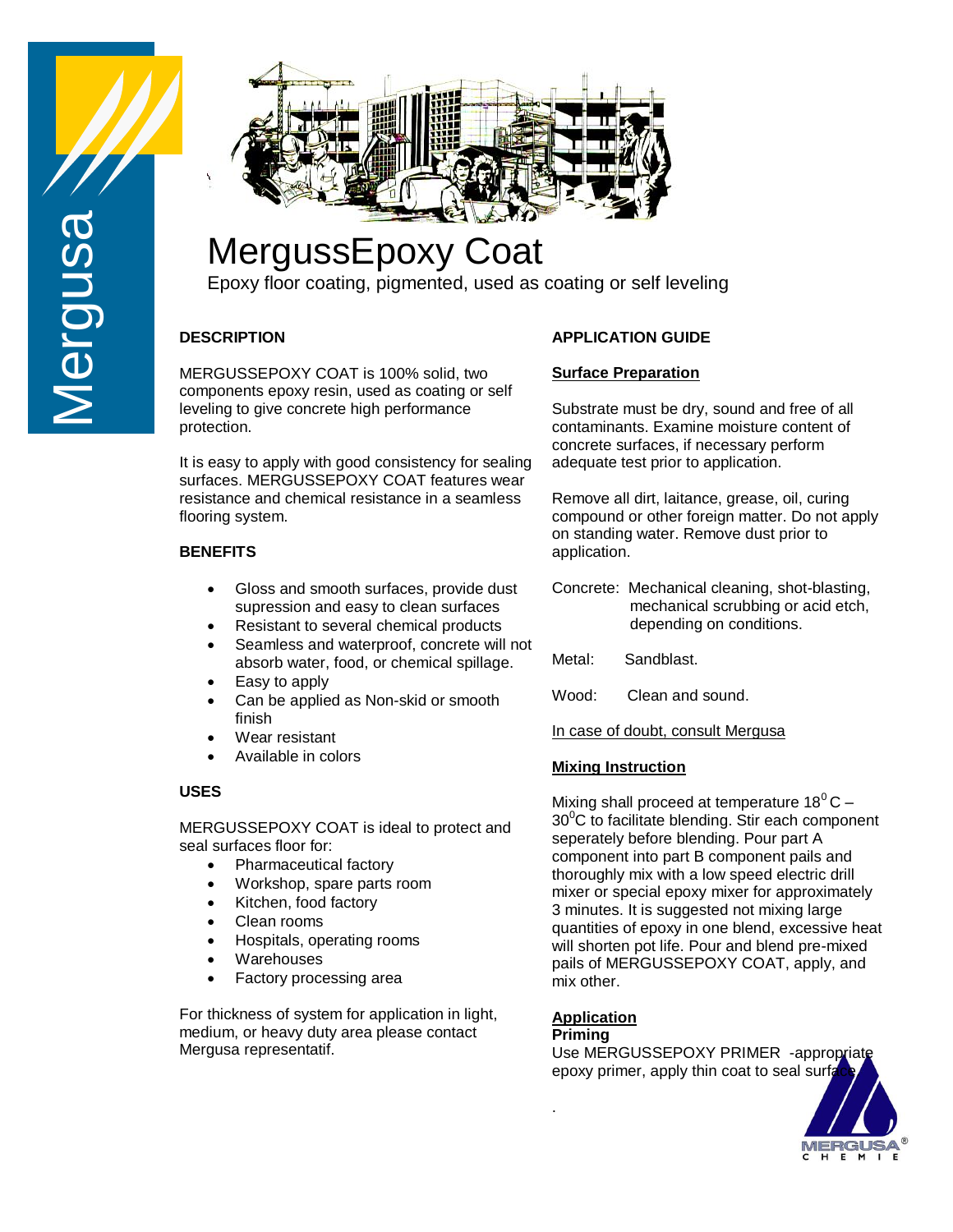

#### **Application continued**

| As coating (high build)                                                                                                                                                                                              | Color:                                | standard                                       |
|----------------------------------------------------------------------------------------------------------------------------------------------------------------------------------------------------------------------|---------------------------------------|------------------------------------------------|
| Apply thin coat to seal the surface, then apply a<br>heavy coat by squeegee or roller at a rate of 2 -<br>2.5 m <sup>2</sup> /l. If apply more thickness, prepare spike roll<br>to remove entrapped air if required. | Mixing ratio:                         | 2 parts A<br>(hardene                          |
| MERGUSSEPOXY COAT has long pot life but<br>watch pot-life and do not over worked surface                                                                                                                             | Pot life:                             | 30 minute                                      |
| Approximate thickness 500 -600 microns/ 0.5 - 0.6<br>mm<br>Mix Ratio $(A : B) : 2 : 1$ by volume                                                                                                                     | Recommended<br>thickness:             | Coating 3<br>microns<br>smooth s<br>self level |
| <b>Broadcast system</b>                                                                                                                                                                                              |                                       | 1 mm, 1                                        |
| Apply 1 coat at 2 $m^2/l$ with a squeegee, let the<br>material level itself for 10 minutes, then saturate<br>with aggregates 20-40 mesh (40-85 mm) or other<br>specified aggregate.                                  | Application                           | roller, pai<br>hand trov                       |
| Let dry and proceed to remove excess aggregates.<br>Apply 1 or 2 coats of topcoat as per specification.<br>Use only dry and clean aggregate. Contact<br>Mergusa to obtain aggregate.                                 | Coverage:<br>coating<br>self leveling | $0.4 - 0.5$<br>$1.2 - 2.2$                     |
| Mix Ratio $(A: B) : 2 : 1$ by volume                                                                                                                                                                                 | Curing time:                          | Light traft<br>Full cure                       |
| As coating - self leveling                                                                                                                                                                                           |                                       |                                                |
| Self leveling method/ slurry/ self smoothing<br>application will produced thick system. $(1 \text{ mm} - 2)$<br>mm). Before blending process mix C component                                                         | Cleaning<br>Solvent:                  | <b>MERGUS</b>                                  |
| (Part C) – silica sand with part A, then stirr with<br>slow speed mixer until uniform then add Part B<br>$(h$ ordonor) miy far $2$ minutoo until unifarm                                                             | Shelf life:                           | 1 year ir<br>Unopen                            |

(hardener), mix for 3 minutes until uniform. Pour to floor, use squeegee, or hand trowel, spread Pa material as specify coverage. Use spike roller to remove bubbles/ entrapped air, keep working with spike roller until material level or before reach its gel phase.

Mix Ratio (A: B:C) : 2 : 1 : 2.4 - 3 by volume

#### **Epoxy Colored Mortar Screeds**

Mix thoroughly 2 parts A to 1 part B, and add recommended aggregates.

Using a trowel, apply at required thickness and let dry. The finish obtained at this stage will be nonskid. If smoother finish is required, apply additional coating of MERGUSSEPOXY COAT coating (A + B) only by squeegee or trowel to required texture. Thickness with this method can be 3 mm – 8 mm

#### **TECHNICAL INFORMATION**

| Color:                                | standard colors                                                                                                       |
|---------------------------------------|-----------------------------------------------------------------------------------------------------------------------|
| Mixing ratio:                         | 2 parts A to 1 part B<br>(hardener) by volume                                                                         |
| Pot life:                             | 30 minutes (measure at $25^{\circ}$ C)                                                                                |
| Recommended<br>thickness:             | Coating 350, 400 - 600<br>microns<br>smooth surface or anti skid<br>self leveling (add Part C)<br>1 mm, 1.5 mm, 2 mm. |
| Application                           | roller, paint brush, squeegee,<br>hand trowel, spike roller                                                           |
| Coverage:<br>coating<br>self leveling | $0.4 - 0.5$ liter/m <sup>2</sup><br>1.2 – 2.2 liter/ $m^2$                                                            |
| Curing time:                          | Light traffic 12 to 8 hours<br>Full cure<br>5 - 7 davs                                                                |
| Cleaning<br>Solvent:                  | <b>MERGUSS EPOCLEAN</b>                                                                                               |
| Shelf life:                           | 1 year in original<br>Unopened container                                                                              |
| Packaging:                            | 10 liter set - coating<br>20 kg set - self leveling                                                                   |